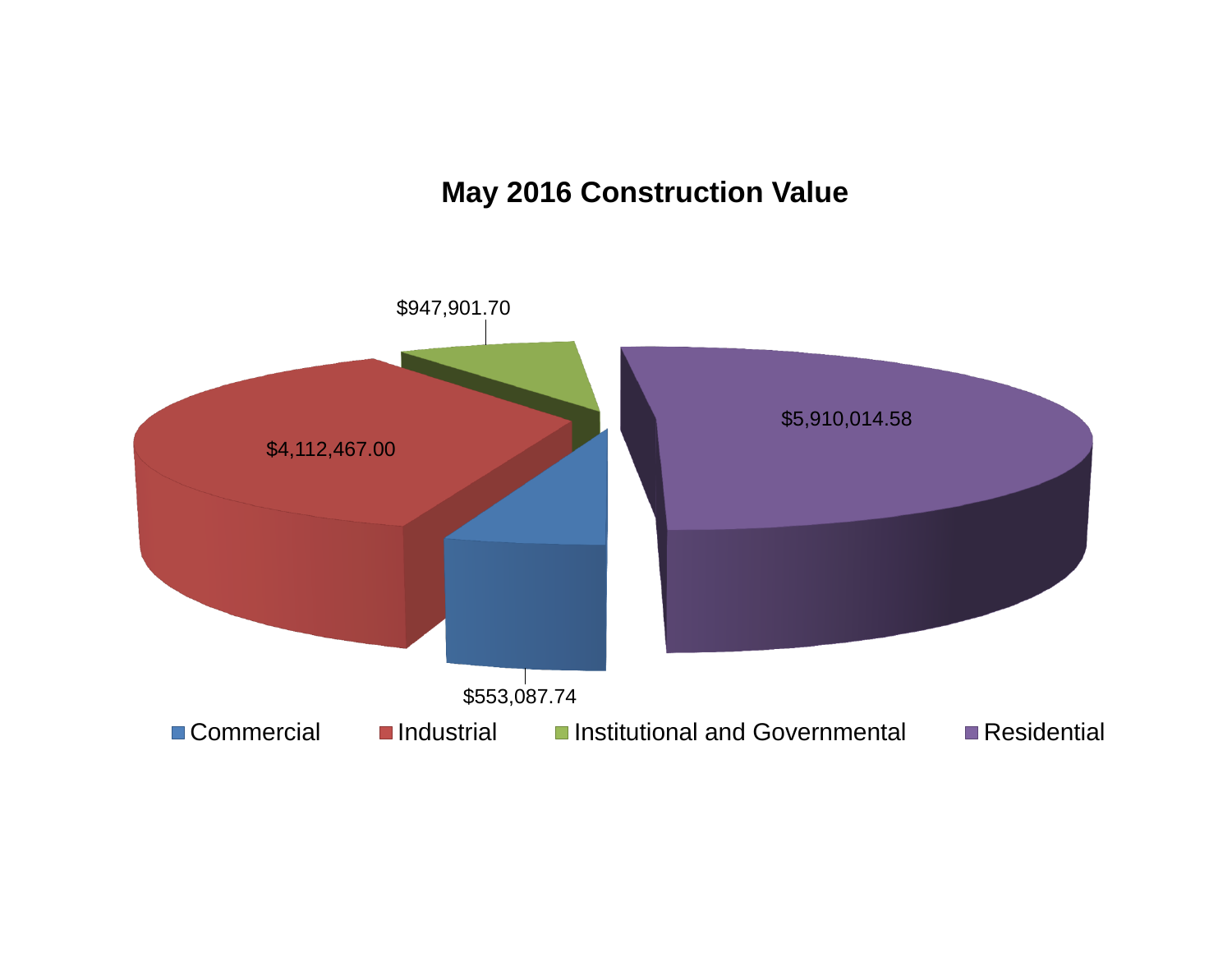**Jerry D. Dolcetti, RPPCommissioner**

**F. P. PozzebonChief Building Official**



**ENGINEERING & PLANNING DEPARTMENT**

**Building Division**

**Tel: (705) 759-5410Fax: (705) 541-7165**

## **BUILDING PERMITS SUMMARY 2016/05/01 to 2016/05/31**

|                                                          |                                  | <b>New Construction</b>  |                      |                                  | <b>Alterations and Additions</b> |                      | <b>Total</b>                     |                          |                      |  |
|----------------------------------------------------------|----------------------------------|--------------------------|----------------------|----------------------------------|----------------------------------|----------------------|----------------------------------|--------------------------|----------------------|--|
| <b>Building Type</b>                                     | <b>Num</b><br>of<br><b>Units</b> | Num of<br><b>Permits</b> | <b>Value of Work</b> | <b>Num</b><br>of<br><b>Units</b> | Num of<br><b>Permits</b>         | <b>Value of Work</b> | <b>Num</b><br>of<br><b>Units</b> | Num of<br><b>Permits</b> | <b>Value of Work</b> |  |
| <b>Commercial</b>                                        |                                  |                          |                      |                                  |                                  |                      |                                  |                          |                      |  |
| Office building                                          | $\pmb{0}$                        | $\pmb{0}$                | 0<br>\$0.00          |                                  | 3                                | \$96,300.00          | $\pmb{0}$                        | 3                        | \$96,300.00          |  |
| Restaurant                                               | 0                                | $\mathbf 0$              | \$0.00               | 0                                | 1                                | \$2,500.00           | $\mathbf 0$                      | 1                        | \$2,500.00           |  |
| Retail and wholesale<br>outlets                          | $\mathbf 0$                      | $\mathbf 0$              | \$0.00               | 0                                | 3                                | \$454,287.74         | 0                                | 3                        | \$454,287.74         |  |
| <b>Total:</b>                                            | $\mathbf 0$                      | $\mathbf 0$              | \$0.00               | $\mathbf 0$                      | $\overline{7}$                   | \$553,087.74         | $\mathbf 0$                      | $\overline{7}$           | \$553,087.74         |  |
| <b>Industrial</b>                                        |                                  |                          |                      |                                  |                                  |                      |                                  |                          |                      |  |
| Primary industry<br>building                             | 0                                | $\mathbf 0$              | \$0.00               | 0                                | $\mathbf{1}$                     | \$10,000.00          | $\pmb{0}$                        | $\mathbf{1}$             | \$10,000.00          |  |
| Transportation<br>terminal                               | 0                                | $\mathbf 0$              | \$0.00               | 0                                | $\overline{2}$                   | \$4,000,000.00       | $\mathbf 0$                      | $\overline{2}$           | \$4,000,000.00       |  |
| Utility building                                         | 0                                | $\mathbf 0$              | \$0.00               | 0                                | 1                                | \$102,467.00         | $\mathbf 0$                      | $\mathbf 1$              | \$102,467.00         |  |
| <b>Total:</b>                                            | $\mathbf 0$                      | $\mathbf 0$              | \$0.00               | $\mathbf 0$                      | 4                                | \$4,112,467.00       | $\mathbf 0$                      | 4                        | \$4,112,467.00       |  |
| <b>Institutional and Governmental</b>                    |                                  |                          |                      |                                  |                                  |                      |                                  |                          |                      |  |
| Day care, nursing<br>home, rest home,<br>home for the bl | 0                                | 0                        | \$0.00               | 0                                | 1                                | \$765.00             | $\mathbf 0$                      | $\mathbf{1}$             | \$765.00             |  |
| Post-secondary<br>institution                            | 0                                | $\mathbf 0$              | \$0.00               | 0                                | $\overline{2}$                   | \$930,198.00         | $\mathbf 0$                      | $\overline{2}$           | \$930,198.00         |  |
| Religious building                                       | 0                                | $\mathbf 0$              | \$0.00               | 0                                | $\mathbf{1}$                     | \$16,938.70          | $\mathbf 0$                      | 1                        | \$16,938.70          |  |
| Total:                                                   | 0                                | $\mathbf 0$              | \$0.00               | $\pmb{0}$                        | 4                                | \$947,901.70         | $\mathbf 0$                      | 4                        | \$947,901.70         |  |
| <b>Residential</b>                                       |                                  |                          |                      |                                  |                                  |                      |                                  |                          |                      |  |
| Apartment                                                | 0                                | $\mathbf 0$              | \$0.00               | 3                                | 8                                | \$399,640.00         | $\mathbf{3}$                     | 8                        | \$399,640.00         |  |
| Row House                                                | 9                                | $\overline{c}$           | \$1,250,000.00       | 0                                | 6                                | \$70,999.98          | $\boldsymbol{9}$                 | 8                        | \$1,320,999.98       |  |
| Semi-Detached or<br>Double (side by side),               | 0                                | $\mathbf 0$              | \$0.00               | 0                                | $\overline{2}$                   | \$2,800.00           | $\mathbf 0$                      | $\overline{2}$           | \$2,800.00           |  |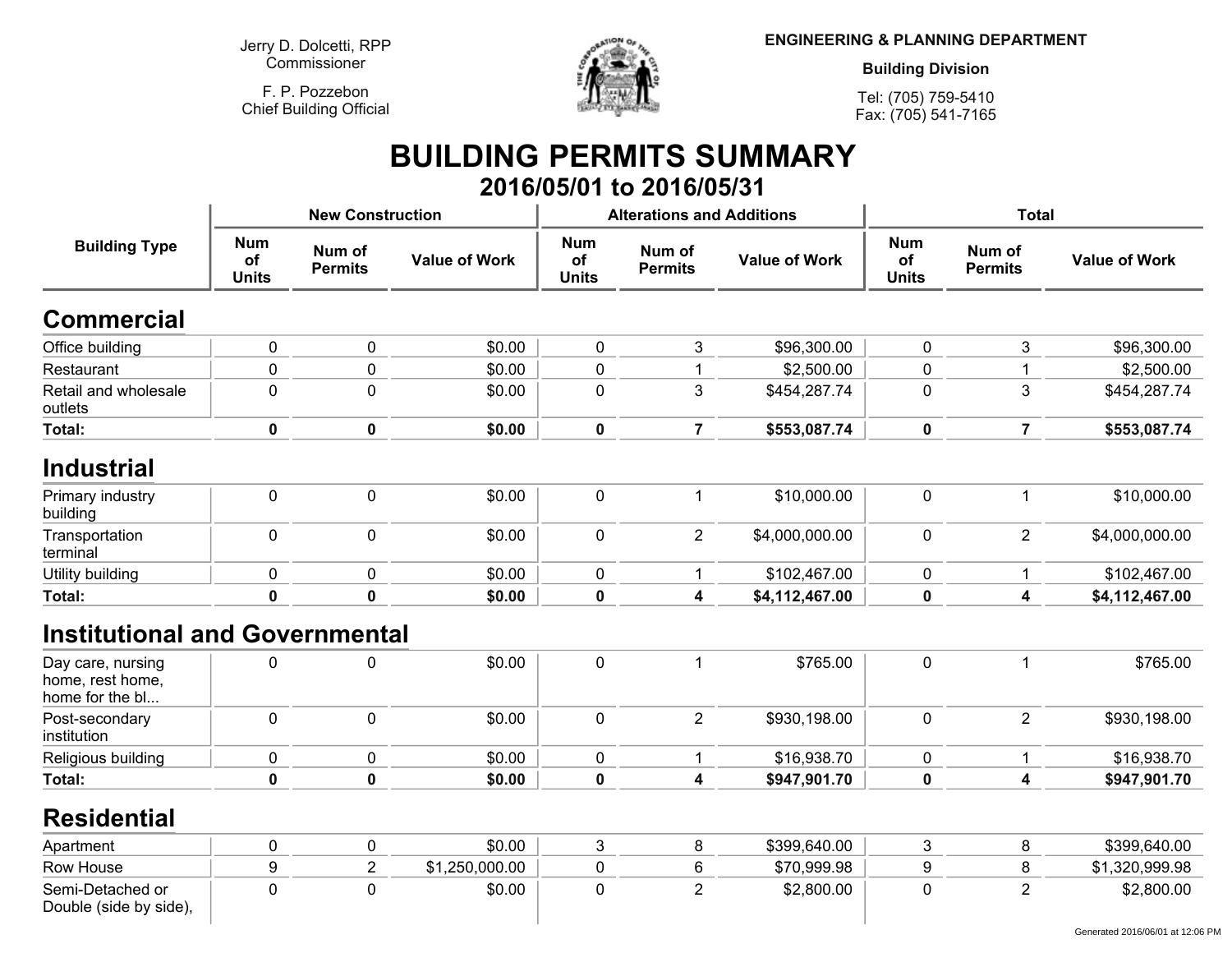| single-att          |    |    |                |     |                |    |     |                 |
|---------------------|----|----|----------------|-----|----------------|----|-----|-----------------|
| Single House        |    |    | \$2,673,120.00 | 186 | \$1,513,454.60 |    | 197 | \$4,186,574.60  |
| Total:              |    | 13 | \$3,923,120.00 | 202 | \$1,986,894.58 | 21 | 215 | \$5,910,014.58  |
| <b>Grand Total:</b> | 17 | IJ | \$3,923,120.00 | 217 | \$7,600,351.02 | 21 | 230 | \$11,523,471.02 |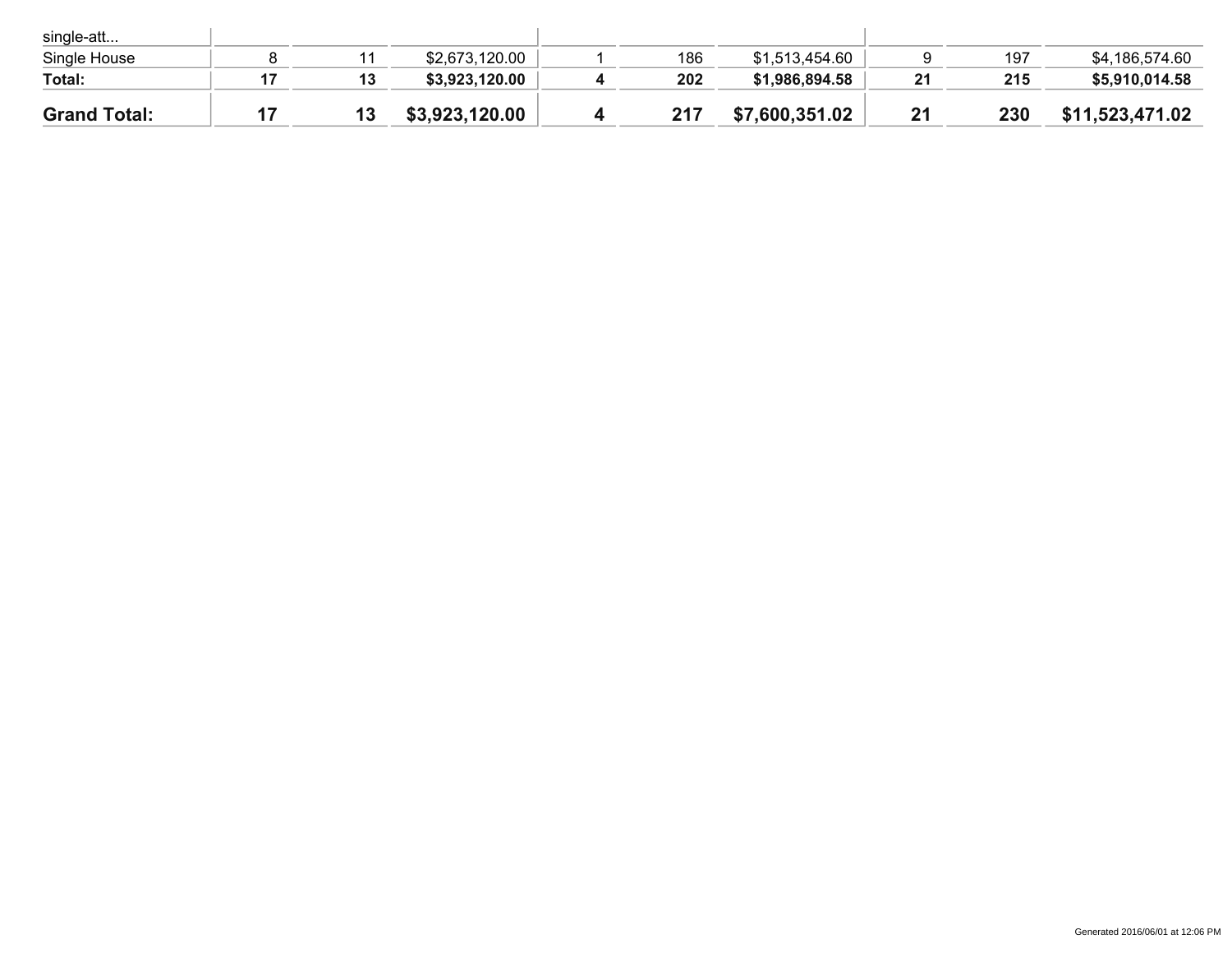**Jerry D. Dolcetti, RPPCommissioner**

**F. P. PozzebonChief Building Official**



**ENGINEERING & PLANNING DEPARTMENT**

**Building Division**

**Tel: (705) 759-5410Fax: (705) 541-7165**

## **DEMOLITION PERMITS SUMMARY 2016/05/01 to 2016/05/31**

| <b>Building</b><br>Type |                 | <b>New Construction</b>  |                         |                        | <b>Alterations and Additions</b> |                      | Total                  |                          |                      |
|-------------------------|-----------------|--------------------------|-------------------------|------------------------|----------------------------------|----------------------|------------------------|--------------------------|----------------------|
|                         | Num of<br>Units | Num of<br><b>Permits</b> | Value of<br><b>Work</b> | Num of<br><b>Units</b> | Num of<br>Permits                | <b>Value of Work</b> | Num of<br><b>Units</b> | Num of<br><b>Permits</b> | <b>Value of Work</b> |
| <b>Residential</b>      |                 |                          |                         |                        |                                  |                      |                        |                          |                      |
| Single House            |                 |                          | \$0.00                  | $-2$                   | 10                               | \$30,200.00          | $-2$                   | 10                       | \$30,200.00          |
| Total:                  |                 |                          | \$0.00                  | $-2$                   | 10                               | \$30,200.00          | $-2$                   | 10                       | \$30,200.00          |
| Grand<br>Total:         | 0               |                          | \$0.00                  | $-2$                   | 10                               | \$30,200.00          | $-2$                   | 10                       | \$30,200.00          |